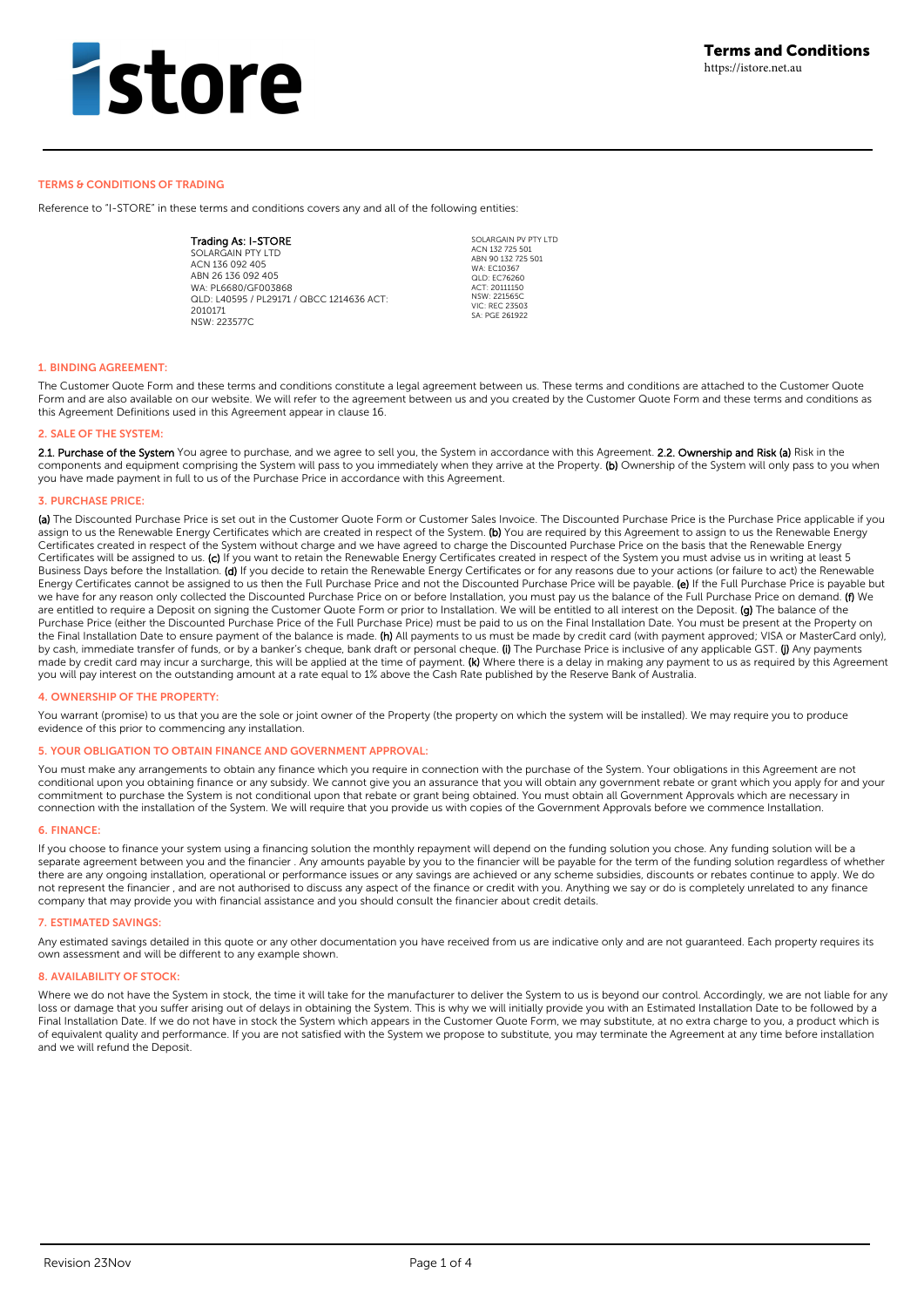## **9. INSTALLATION:**

9.1. Preparing for installation Before the System can be installed, you must, at your own cost: (a) ensure that the roof area is structurally sound and large enough to accommodate the solar panels, mounting base and frames (if any) forming part of the System; (b) ensure that the Property complies with relevant electricity standards and relevant regulations and that it is safe to install the System; (c) ensure that there is properly installed at the Property a bi-directional meter that can read exported electricity, and is approved by the network operator of the Electricity Grid. You are responsible for upgrading any other meters required in connection with the one of the System; (d) and is approved by the network operator of the Elec where any part of the roof at the site needs to be traversed or accessed during installation or service work and is constructed from ceramic or masonry tiles, make available where any part of the roof at the site needs to to the installers/service workers spare tiles. We (and our approved contractors) endeavour to take the upmost care to avoid and/or limit damage to these types of roofs, however , on occasion it is unavoidable. Where no spare tiles are available, we will attempt to temporarily repair such damage and relocate damaged tiles to a section of the roof where the tiles are easily accessed and the damage caused by the ingress of water will be limited. We will not be liable for any damaged caused or for additional site visits to replace tiles where spare tiles were not first provided at the time that the works were undertaken. 9.2. Installation Dates (a) We will provide you with an site visits to replace tiles where spare tiles were Estimated Installation Date. This is an estimate only of when we will be able to complete Installation of the System. (b) We will advise you as soon as reasonably practicable of the Final Installation Date. The Final Installation Date is the date on which we will complete Installation. We will give you at least 5 days' notice of the Final Installation Date. You must be on the Property on the Final Installation Date. We may attend the Property on the Final; Installation Date during daylight hours or at any time from 7am. Whilst we will try to fix the Final Installation Date to suit your convenience we cannot promise that we will be able to change the Final Installation Date which we will give to you. (c) We will be entitled to change the Final Installation Date. We will notify you of any change to the Fixed Installation Date. (d) If weather conditions are such that we believe it is hazardous to complete Installation we may change the Fixed Installation Date by notice to you. (e) If you are not at the Property on the Final Installation Date we are entitled to charge you \$200 for that visit which must be paid by you prior to the Installation and if this Agreement is terminated without Installation being completed we will be able to recover this from you (including by deducting from the Deposit if this has not been forfeited). 9.3. Access At the times we advise we will carry out Installation, you must: (a) be present at the Property and, if reasonably requested, remain there while the Installation is being carried out; (b) ensure there is sufficient access to carry out the Installation - including ensuring there is clear access for relevant personnel, vehicles and equipment to the meter box, switchboard, the proposed location for the System's inverter, and the roof where the System's solar panels will be mounted. 9.4. Removal of objects You are responsible for removing any trees, plants and any other objects that may cast a shadow on the System's solar panels. 9.5. Take further steps as we request You agree to sign any documents or take any other steps that we may reasonably require, in order to permit the installation and connection of the System. **9.6. Agreement for Access** You agree to provide the installer and us with access to the Property for the purposes of installing the System and connecting it to the Electricity Grid. 9.7. Location The location of the installation of each component of the System at the Property will be at the Installer's discretion, but they will endeavour to ensure that: (a) the System is in a position that is likely to maximise its performance, and (b) minimum damage occurs to the premises as a result of the installation work. 9.8. Damage You acknowledge that it may be unavoidable that there is some damage to the premises as a result of carrying out the Installation. The Installer may temporarily repair any minor damage that occurs, but, we will not be liable for any damage caused to the Property arising from any preexisting condition of the Property. Any claims for damages allegedly caused by our installation must be made to us strictly within twelve (12) months of the date of installation. 9.9. Communications & Connectivity The customer must ensure that there is adequate internet connectivity and signal strength at the property where the PV system monitoring equipment is being installed, I-STORE is not responsible for (a) setting up online monitoring; (b) poor signal strength at the inverter resulting in no or intermittent loss of monitoring; (c) any changes to the customer's home network including hardware, i.e. a change of modem or a change of internet provider resulting in loss of communication; (d) maintenance conducted by providers of monitoring systems or the customers internet network provider which result in loss of communications.

## **10. RENEWABLE ENERGY CERTIFICATES:**

10.1. Assignment of right to create Renewable Energy Certificates(a) You must assign to us the right to create Renewable Energy Certificates in respect of the System. You must promptly complete and sign any documents (including executing a assignment form), and do anything else that we reasonably request to effect this assignment, and to allow us to receive the benefit of the relevant Renewable Energy Certificates. (b) You must not create or assign to any other party right to create any Renewable Energy Certificates in respect of the System or agree to do anything contrary to this clause. (c) The fact that we are prepared to offer a Discounted Price does not necessarily mean that the current market value of the Renewable Energy Certificates is reflected in this price-it represents what we are prepared to offer . The value of Renewable Energy Certificates may fluctuate. Any fluctuation will not result in a change to the Discounted Price or the Full Purchase Price unless pursuant to clause 10.3. 10.2. If Renewable Energy Certificates cannot be created (a) If we cannot acquire any Renewable Energy Certificates because of an act or omission by you (including the inability to create the Renewable Energy Certificates due to circumstances not previously disclosed to I-STORE such as receiving the benefit of Renewable Energy Certificates at an alternative location or business); or (b) if due to any Government policy, ACT, Regulation or Scheme being repealed, terminated, abolished or materially amended, including (but not limited to) the abolishment or reduction of the Renewable Energy Target, Renewable Energy Certificates cannot be created or the quantity that the eligible system is entitled to create is materially changed; then you must pay the difference between the Discounted Purchase Price and the Full Purchase Price immediately upon us demanding payment, and no Renewable Energy Certificates will be assigned. 10.3. If the market price of the Renewable Energy Certificates is reduced due to a change in Government policy, ACT, Regulation or Scheme being repealed, terminated, abolished or materially amended, including (but not limited to) the abolishment or amendment of the Renewable Energy Target, or where the number of eligible STCs applicable to a system reduces in accordance with legislation or regulations, then from the date the reduction in market price or reduction in number of eligible STCs becomes effective, this reduction may be passed on to you, and you must pay the difference between the value applied to the assignment of Renewable Energy Certificates to generate the quoted Discounted Purchase Price and the reduced Renewable Energy Certificate value or quantity at date of installation. Notwithstanding this, we reserve the right to request that the Full Purchase Price of the system is payable immediately upon us demanding payment, and no Renewable Energy Certificates will be assigned. 10.4. Obligation to Provide a Tax Invoice for the assigned Renewable Energy CertificatesIf the You assign to I-STORE PV Pty Ltd the right to create STCs in respect of a System and You are registered for GST, than you, the customer, must either (a) issues valid tax invoice for the STCs to I-STORE or (b) enter into a Recipient Created Tax Invoice (RCTI) agreement, to enable I-STORE to issue a recipient created tax invoice for the STCs on the Your behalf.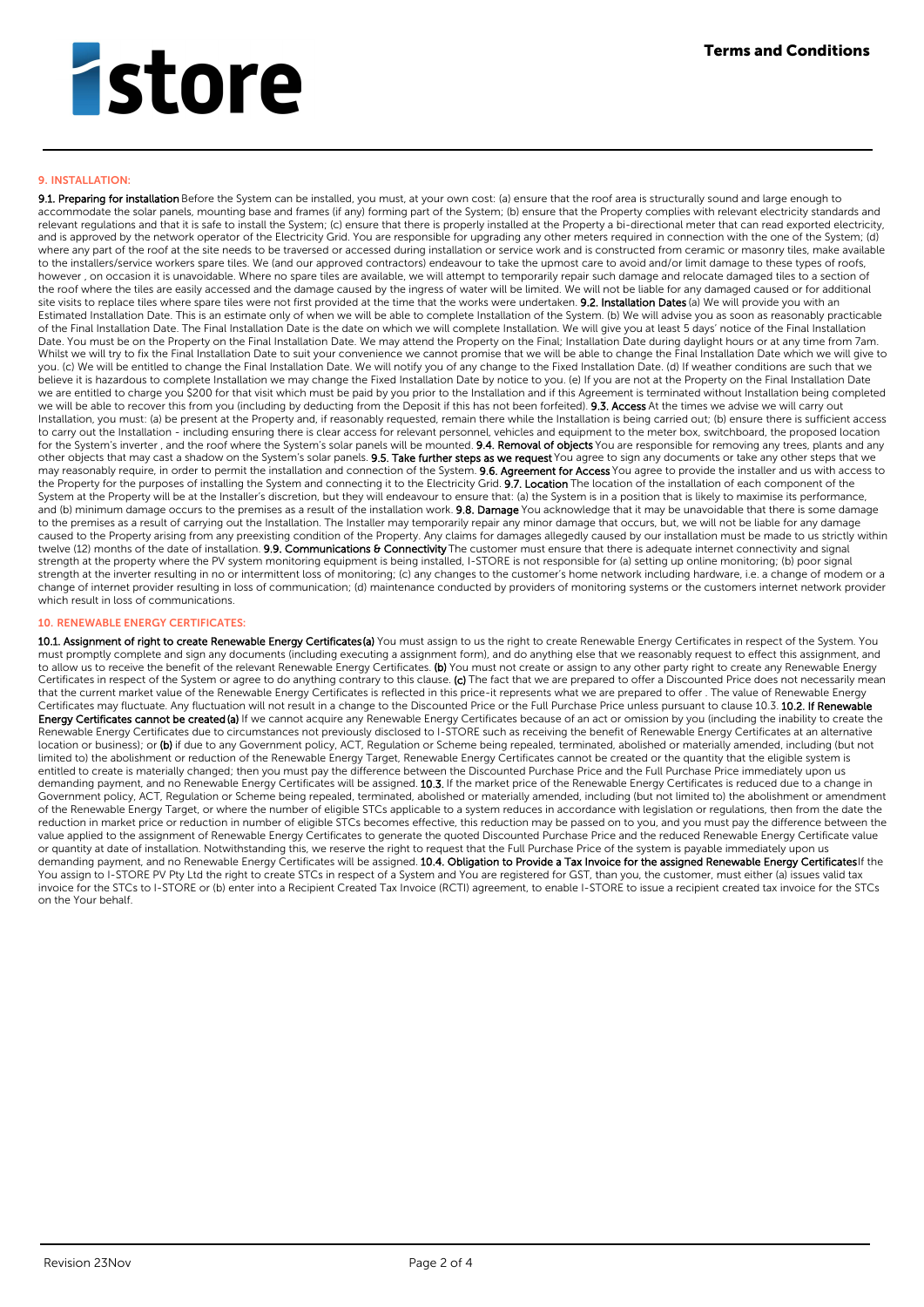### **11. WARRANTIES:**

11.1. Warranties in respect of the System We warrant that the Installer will install the System with due care and skill, according to industry standards. The System inverter and panels will come with the benefit of the Manufacturer's Warranties. Our goods come with guarantees that cannot be excluded under the Australian Consumer Law. You are entitled to a replacement or refund for a major failure and for compensation for any other reasonably foreseeable loss or damage. You are also entitled to have the goods repaired or replaced if the goods fail to be of acceptable quality and the failure does not amount to a major failure. If you wish to make a claim you may contact us by telephoning 1300 739 355, emailing us on info@istore.net.au, or writing to us at I-STORE, Head Office - U4 242 Beringarra Ave, Malaga WA 6090 . Our warranties are to the extent permitted by law, limited by the matters in clauses 11.2 to 11.8. **11.2. Variable performance of the System** Yield estimates are indicative only and are based on test conditions. Test conditions may not be achieved in an operating environment. Yield may depend on a number of variable factors including inclination of the place of installation, shade, surrounding structures, trees and plants, irradiation and weather conditions. **11.3. Power Disruption** You acknowledge that power generation from the System ceases during power disruptions. In the event that the voltage or frequency of the Electricity Grid falls outside the parameters specific to the inverter and also governed by the current AS4777 Australian Standard, the inverter may cease to operate or operate with a reduced power output and may restart only when the Electricity Grid becomes available, and is within the aforementioned parameters again. We will not be held responsible for any potential loss of production caused by the Electricity Grid. 11.4. Radio & Television Interference Radio and television interference may be caused as a result of installing a PV system particularly in marginal signal areas and with AM radio signals. We recommend that you use a digital signal radio and digital signal television devices when operating a PV system on your premises. 11.5. Exclusions from All warranties we provide in this agreement in respect of the System and its installation are subject to the warranty terms and conditions and the warranty procedures of the manufacturer of the System, to the extent permitted by law our Warranties do not apply if the defect is a result of any of the following: (a) failure to use the System in accordance with the manufacturer's instructions or the owner's manual; (b) use of the System in a manner not reasonably contemplated, or contrary to law; (c) modification of the System by anyone other than us; (d) subjecting the System to an unusual or not- recommended physical environment or electrical stress; (e) moving the System, whether temporarily or permanently; (f) damage caused by anyone other than us; (g) the effects of weather or other natural events; (h) surges; (i) the condition of the whether temporarily or permanently; (f) damage caused Property or electrical wiring or systems; or (j) changes in law. 11.6. Warranty Claims (a) If you notify us that the System has a defect, and that defect is covered by our warranty, then we will, at our cost, arrange to carry out any necessary repair and replacement works, in accordance with the manufacturer's warranty processes, and within a reasonable time, (b) You must follow any troubleshooting steps as advised by us. If you do not and it appears on a visit to us to the Property that the problem could have been fixed by your following the troubleshooting steps we advised, then we will be able to recover the costs of the visit. There will be a minimum charge of \$200. (c) If we replace a System, then title in the System which is removed will vest with us. (d) If you make a claim under the warranty you must notify us in writing at I-STORE - U4 242 Beringarra Ave. WA 6090 or via email on info@istore.net.au within 5 days of the matter giving rise to claim. We reserve the right to reject claims outside this period. You must give us an opportunity to inspect any defects. (e) If you have any questions regarding your warranty you may contact us on TEL 1300-552-619. (f) We will endeavor to remedy problems with the System which are covered by Warranties within 10 Business Days of being notified of the problem by you. If we cannot rectify the problem within this time we will notify you and will give you an estimate of when we expect the matter can be attended to. 11.7. Labour (a) We will be responsible for remedying defects caused by faulty installation by us. (b) We will provide labour at our cost to remedy defects covered by the Manufacturer's Warranty for a period of 5 years (60 months) from Installation. (c) Where it is necessary to repair a defect in the System which does not fall within paragraph (a) or (b) above, then to the extent permitted by law we will charge for our labour. 11.8. All other warranties excluded The only warranties that we give in relation to the System and its installation are the express terms and warranties set out in this agreement and those implied terms or warranties that are imposed by statute law that are mandatory and cannot lawfully be excluded.

### **12. LIABILITY AND INDEMNITIES:**

12.1. Limitation of our Liability Liability for a breach of a condition or warranty which cannot be excluded (and no other remedy applies) is limited to the extent possible, at our option, to: (1) the supply of the goods or services again; (2) the repair of the goods; (3) the payment of the cost of having the goods or services supplied again or repaired; or (4) refund of the price you have paid to us. 12.2. Your Indemnity You indemnify and hold harmless us, and our officers, employees and agents, against all losses, damages, liabilities, claims and expenses (including but not limited to legal costs and defence or settlement costs) that arise out of your provision of false or inaccurate information or any condition at the Property which causes an injury.

### **13. YOUR RESPONSIBILITY TO MONITOR:**

It is your responsibility to monitor the System. We will not be responsible where you have failed to monitor the System and have failed to notify us of problems. If you are going to be absent from the Property you should make arrangements for the System to be monitored in your absence.

### **14. TERMINATION:**

14.1. Termination by you You may terminate this agreement by notice in writing to us: (a) at any time before we commence installing the System, but you may forfeit the Deposit you paid and we will not return it to you; (b) if we materially breach this agreement, and we will refund the Deposit to you or (c) in the event that you are unable to assign the quoted number of Renewable Energy Certificates to I-STORE due to any Government policy, ACT, Regulation or Scheme being repealed, terminated, abolished or materially amended, including (but not limited to) the abolishment or reduction of the Renewable Energy Target. We begin incurring internal costs when you place your order and we order the product from the Supplier . If you cancel the order we will be entitled to recover these costs and deduct them from the Deposit or , if in the event the Deposit or instalments paid to date is insufficient to cover these costs, you shall reimburse I-STORE for any direct (external) costs incurred to date. Such reimbursement shall be within 7 days of the date of Solargain's invoice for such reimbursement. 14.2. Termination by us We may terminate this agreement by notice in writing to you: (a) if we are unable to obtain sufficient stocks of the System (including relevant components) or are unable to source sufficient workforce to complete the Installation; **(b)** (b) if we believe that installation of the System at the Property is unsafe or unsuitable; (c) if we have attended the Property at the time fixed for Installation twice and you are not there on either occasion, or you have not paid the balance of the Purchase Price when the Installers attend the Property to complete Installation in which case we may forfeit the Deposit; (d) if you materially breach this agreement in which case we may forfeit the Deposit; or (e) in the event that you are unable to assign the quoted number of Renewable Energy Certificates to I-STORE due to any Government policy, ACT, Regulation or Scheme being repealed, terminated, abolished or materially amended, including (but not limited to) the abolishment or reduction of the Renewable Energy Target. **14.3. Time for Refunding Amounts** The Deposit will be refunded by us where we terminate pursuant to paragraphs (a) or (b) of clause 11.2 less any payment we are entitled to retain under this Agreement. We will refund amounts payable to you under this clause within 30 days after termination.

### **15. PERSONAL INFORMATION AND PRIVACY:**

15.1. Personal information You must provide us with all information which we reasonably request from you in order to supply you with the goods and services under this Agreement, or apply on your behalf for any Government grant, rebate or other benefit which you may be entitled to receive. We may use and disclose the information you provide: (a) to supply goods and services to you under this Agreement; (b) to fulfill our obligations under this Agreement; (c) to assist you to apply for a grant, rebate or other benefit and (d) to provide you with information about our business and services, and the business and services of our contractors and agents. We may disclose the information you provide: (a) to our related bodies corporate, agents and contractors (such as installers, and data processing analysts); (b) to the system component manufacturers and suppliers; (c) to debt collection agencies and credit reporting agencies; (d) to relevant Government Agencies; and (e) as authorised by law. If you provide us with personal information about another person (such as an additional account holder), please make sure that you tell that person about this privacy statement. To access the personal information that we hold about you call us on 1300 739 355 or write to us at I-STORE - U4 242 Beringarra Ave, Malaga WA 6090 . 15.2. Credit Reporting and Creditworthiness If you are applying for consumer credit or commercial credit from us, then: (a) we may obtain information related to your creditworthiness (including a consumer credit report) from a credit agency, or from any business that reports on creditworthiness, or from any credit provider, (b) we may give information about you to a credit reporting agency to obtain a consumer credit report about you, and also to allow the credit reporting agency to create or maintain a credit information file containing information about you, and (c) exchange permitted credit information about you with other credit providers, to assess your credit worthiness and in circumstances of default (either with us or with the other credit provider). The type of information we may disclose is limited to: (a) your identity particulars; (b) the fact you are entering into an agreement with us; (c) the fact that we are a current credit provider to you (if applicable); (d) any payments overdue for more than 60 days that we have taken steps to recover; (e) information that payments are no longer overdue; (f) Information that in our opinion you have committed a serious credit infringement; and (g) dishonoured payments - if a cheque from you for more than \$100 has been dishonoured more than once. This information may be given before, during or after the provision of credit to you.